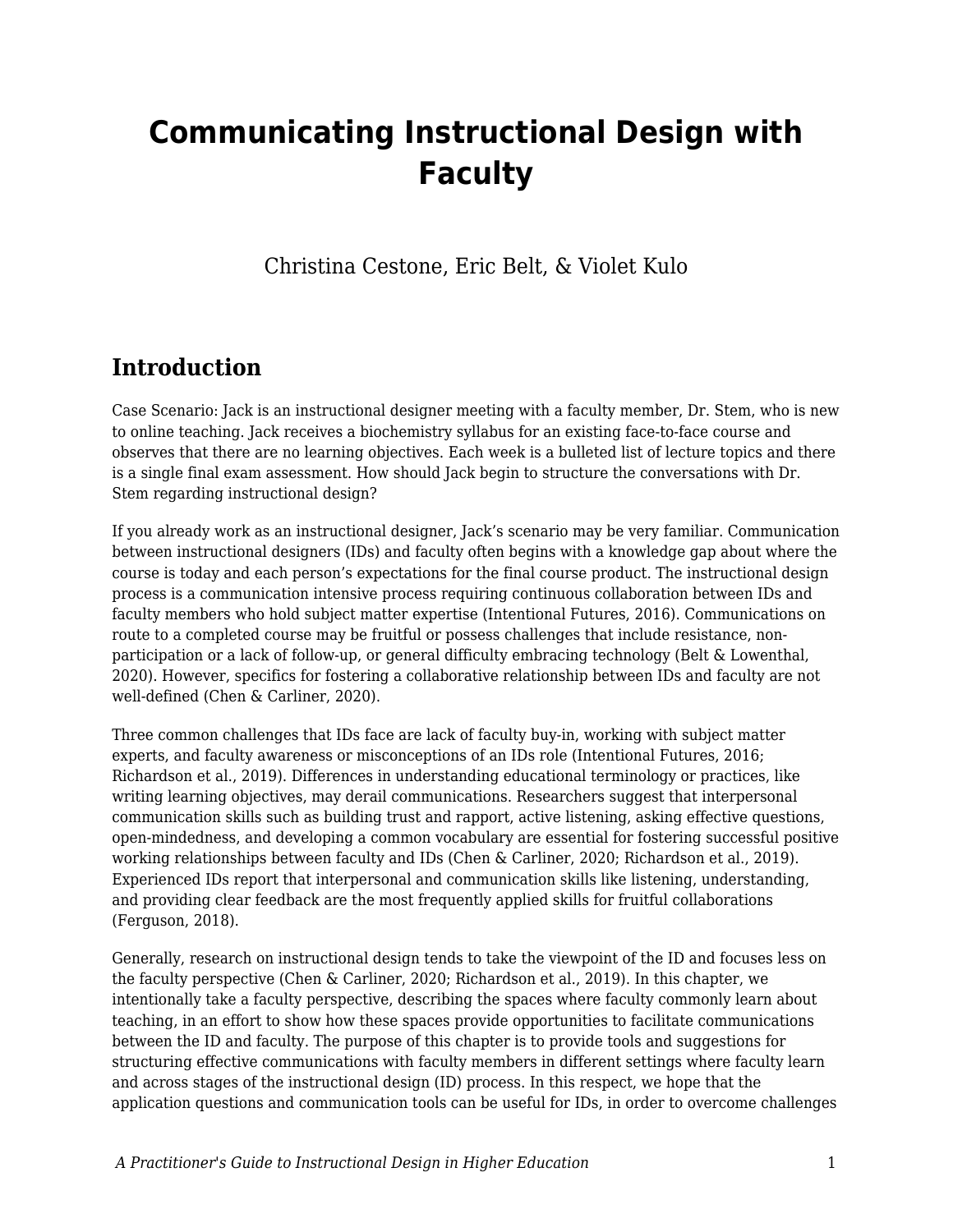of faculty buy-in, working with subject matter experts, and faculty learning about the ID role.

### **Contexts for Learning about Instructional Design**

Opportunities for instructional design communications may emerge anytime faculty are learning about teaching – a dimension of educational or faculty development. Faculty development practice and research emerged in the 1970s and since then, many approaches to faculty development for instructional or teaching improvement have been implemented and studied. A national survey of directors of centers for teaching and learning revealed that preparing faculty for teaching online and distance education ranked fourth among all services offered (Beach et al., 2016). Indeed, the COVID-19 pandemic and disruption to face-to-face learning worldwide has increased the demand for faculty to understand effective instructional design as never before.

The next sections describe four common approaches used to prepare faculty for teaching online and in use by many institutions (Beach et al., 2016). Common faculty development approaches range from individual-level interactions to group-level collaborations including: 1) experience-based learning, 2) workshops, 3) faculty learning communities, and 4) peer-supported learning. To help IDs new to the field of instructional design effectively achieve the desired outcome of their interactions with faculty, we provide a brief description of the faculty development approach, an explanation of how IDs might communicate in each scenario, and a prompt for use by IDs.

The Appendix details suggest how one-one communication between IDs and faculty typically occurs in our experience with faculty members. The first column (i.e., from top-to-bottom) addresses aspects of communication (e.g., purpose, approach, frequency, prose/prompts, and intended/expected outcomes) that are pertinent for fruitful collaborations between IDs and faculty. We contend different aspects of communication will evolve as a course design project evolves from start to finish. To capture this evolution, we organize prompts by stages of the ADDIE model (Analyze, Develop, Design, Implement, Evaluate; Branch, 2009) so that given a stage of development, IDs have a useful reference for structuring conversations. An ID may find the best approach to using this matrix is by reading each column from top-to-bottom, left-to-right.

Finally, we refer to Jack's and Dr. Stem's scenario as a basis for practice application exercises throughout the chapter. The communication strategies in the Appendix at the end of the chapter are sourced from experienced instructional designers, literature, and our own practice working with faculty in a center for teaching and learning. These strategies reflect practices across disciplines and subject matter, at community colleges, traditional four-year, and graduate and professional universities.

# **Communicating with Individual Faculty**

Communicating about instructional design may begin as a one-to-one conversation between an ID and a faculty member, who may be experienced or inexperienced with the instructional design process. In this approach, faculty learn about instructional design by engaging in the process overtime. Experiential learning focuses on how individuals learn directly by doing, reflecting on their experience, and experimenting with new learning (Kolb & Fry, 1974). Many communications between faculty and IDs occur in this experiential learning context because faculty members have unique prior experiences, educational knowledge, and comfort with teaching online.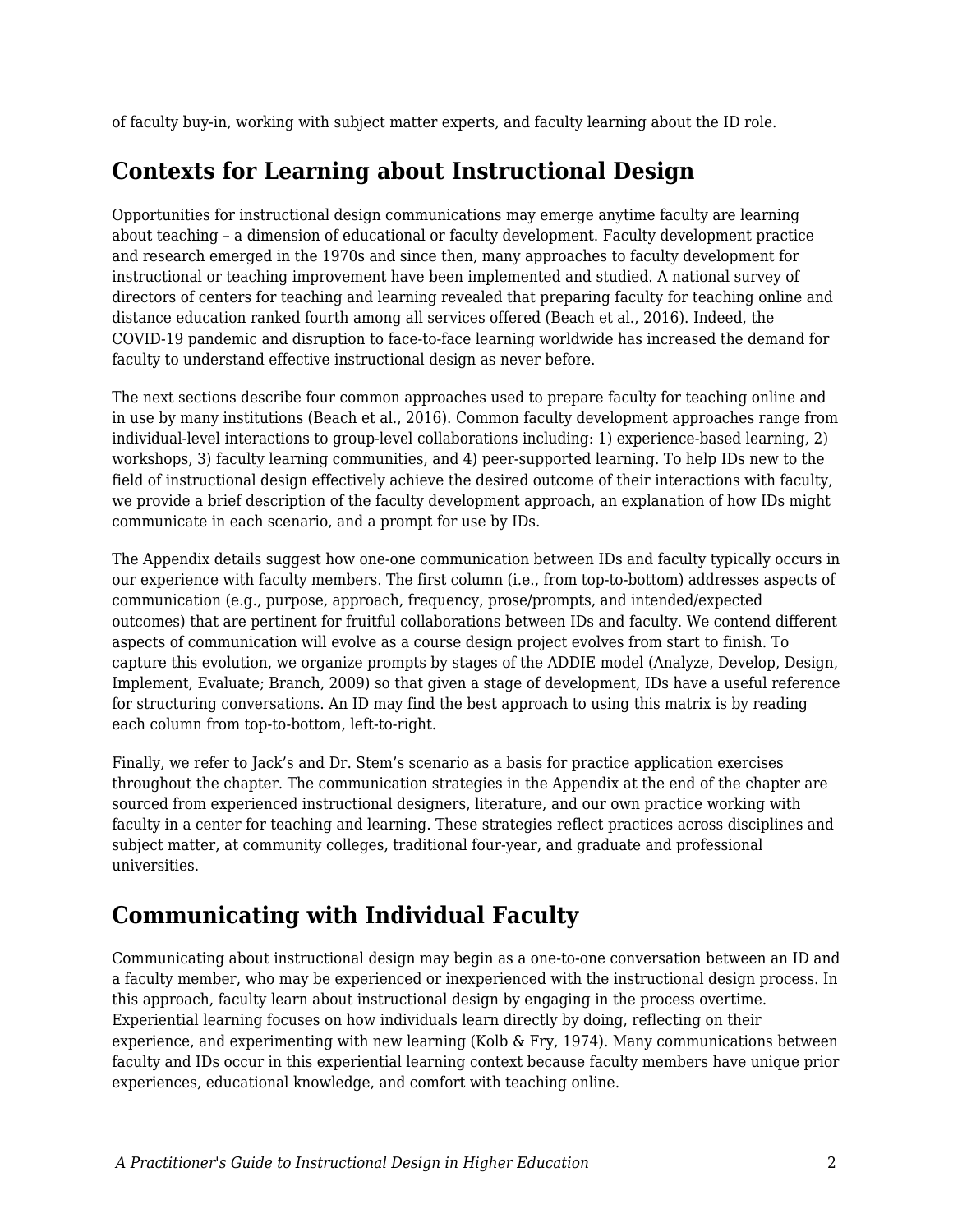Generally, experiential learning requires two conditions to be met for the experience to result in learning. These conditions are activation of prior knowledge and the connection of prior knowledge to the current experience (Bransford et al., 2000; Merriam & Caffarella, 1999). At this stage, communications should aim to establish rapport and surface the faculty member's prior knowledge about instructional design. The Appendix details how one-one communication between IDs and faculty can occur and change in each phase of the ADDIE model. For example, IDs may ask the faculty member to outline the focal or primary objectives of the course. This step eases faculty into the practice of writing learning objectives or provides information about faculty skill level that the ID can use to coach the faculty member on elements of a well-written behavioral objective. Through additional conversations, the faculty member can be prompted to reflect on the completed work and revise the objectives where needed. In the case of a more experienced faculty member who has previously worked with an ID or designed an online course, rapport and a shared vocabulary may exist, so communications are more easily facilitated. By establishing a mutual understanding of the faculty member's existing knowledge with basic instructional design practices, the next stage of communication will involve helping faculty knowledge to engage in the next stage of applying instructional design to a course.

Next, IDs may move into the use of templates like a storyboard, for example, the UMB FCTL Storyboard or th[e](https://airtable.com/templates/content-production/expojxyt3dvciZqvm/addie-instructional-design-model) [Table-Style Course Design Template,](https://airtable.com/templates/content-production/expojxyt3dvciZqvm/addie-instructional-design-model) which are tools for both the faculty members and the ID to begin course development work helping to organize design tasks for faculty.

#### **Application Exercise 1**

Given the status of the biochemistry syllabus that Jack received, what questions could Jack ask Dr. Stem to establish rapport and evaluate the faculty member's prior knowledge about course design? Jot down a few questions you would want to ask Dr. Stem to get started with building rapport. After you write your questions, refer to the prompts in the first column in the Appendix) to check your ideas. Also, refer to the linked web tools for practice developing a set of course objectives with a faculty member.

### **Faculty Peer-Supported Learning**

Peer learning is a broad term that encompasses those experiences where peers help one another to learn new knowledge or skills (O'Donnell, 2006). Faculty peers play a significant role in faculty learning and should not be overlooked in communications about instructional design. A highly structured process like ADDIE does not fit with peer learning, but peer learning is included because of its significance to faculty learning. Peers are an excellent source to create comfort with and knowledge about instructional design.

In a recent survey of health professions on our graduate campus, almost half of faculty respondents (n=476) reported learning about educational technology or virtual teaching from a peer. Peer learning occurs in a faculty member's workplace, classroom, or clinical teaching environment. Peer learning may be structured, as in the case of peer observations of teaching, to follow a cycle of observation, feedback, and reflection (Chism, 2007; Martin & Double, 1998; Webb & McEnerney, 1995); however, peer learning via teaching observation is less common in online settings. So how might IDs communicate through peer learning networks about instructional design?

We propose two ways IDs can communicate with faculty and their network of peers: 1) collect data on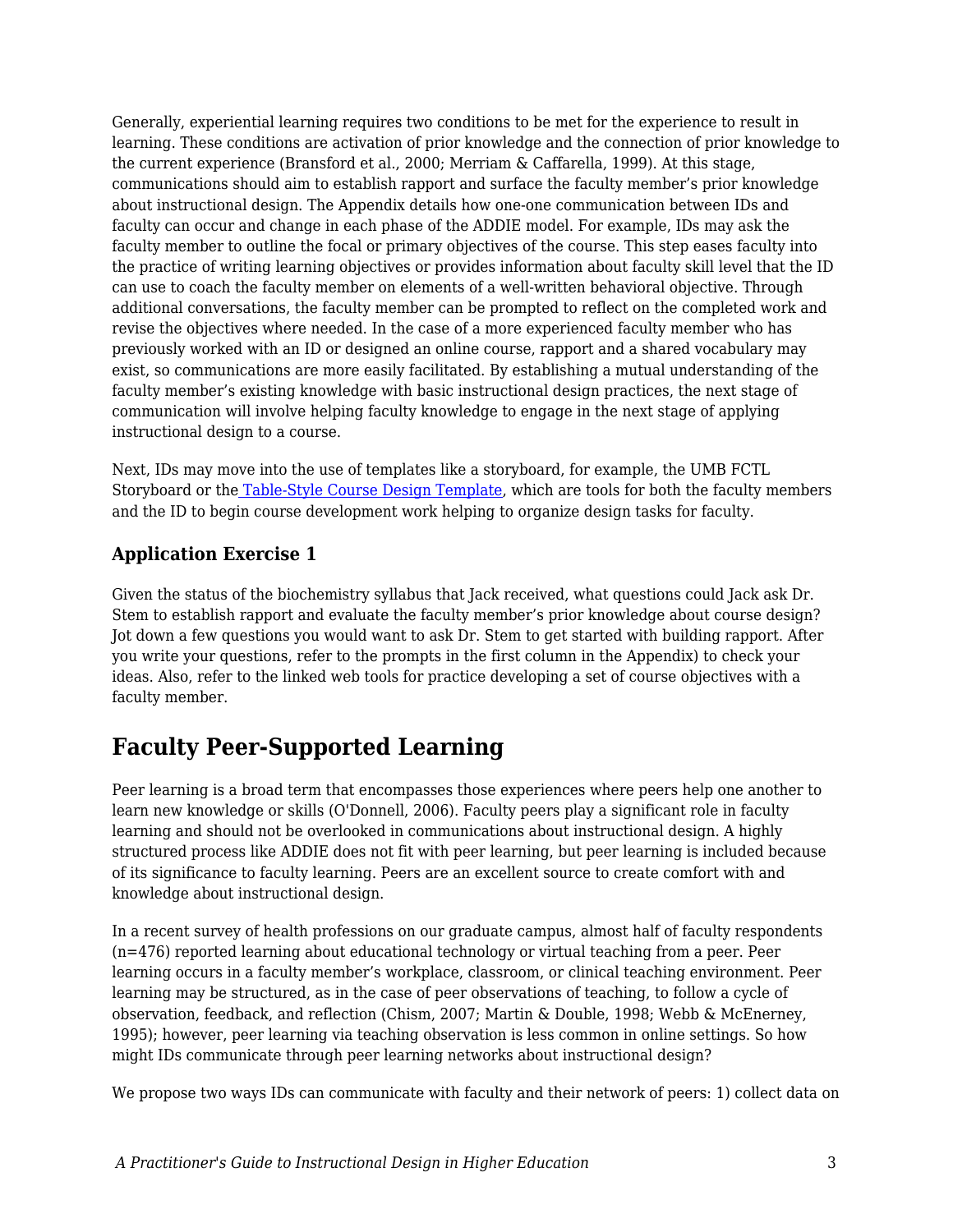faculty instructional design experiences through periodic evaluations, and 2) making direct requests for referrals to other faculty. At many colleges and universities, evaluation of instructional design projects occurs via evaluation surveys, semi-structured feedback, or focus groups. The results of these evaluations can be shared on a website or within the institution. IDs may choose to share data directly with new faculty members, especially if data pertains to services the ID provided.

IDs can also build networks of faculty with anyone they have engaged with in a constructive instructional design process. IDs may ask faculty members directly if they may be used as a reference or referral. When establishing work relationships with new faculty members, IDs can connect new instructional design clients to established instructional design clients – who may represent their experiences to peers. Faculty members experiencing the instructional design process serve as champions for the ID by sharing experiences and challenges to break down barriers to the process of engagement. The challenge for IDs is determining the best ways to network and communicate their expertise with faculty in this informal learning approach.

# **Communicating in Groups**

An extension of both experiential learning and peer learning is faculty learning communities (FLCs). FLCs are small groups of faculty members that may be cohort-based (i.e. same rank or hiring date) or interest-based (e.g. online teaching or assessment)and meet regularly to advance their knowledge on educational topics (Cox, 2004). FLCs typically meet during an academic year and may be peer-led or facilitated by teaching and learning staff (see [https://edtechbooks.org/-ufsZ](https://citl.indiana.edu/programs/faculty-learning-communities/index.html) or [https://edtechbooks.org/-qUFa](https://www.umaryland.edu/fctl/programs/online-teaching-community/) .

FLCs focused on online teaching offer a platform for the ID to communicate with faculty either formally or informally. For example, an ID may educate faculty on the instructional design process or facilitate educational technology demonstrations. Informally, the ID may attend as a subject-matter expert to answer questions about the design of assessments in a learning management system.

IDs may also collaborate with faculty on specific scholarly projects involving online educational tools. IDs have expertise using features of polling tools or audio/ video recording and annotation tools like Screencast-O-Matic (see [https://screencast-o-matic.com/\)](https://screencast-o-matic.com/) or VoiceThread (see <https://voicethread.com/>). This specific knowledge is valuable in the design, conduct, and analysis of the impact of projects involving educational technology interventions. Depending on the topical focus of the FLC and the purpose of an ID's participation, as consultant, subject-matter expert, or scholarly partner, the communications approach of the ID will vary.

### **Application Exercise 2**

Jack incorporates a game-based tool in Dr. Stem's biochemistry course to engage the students. Dr. Stem reports he is not technologically savvy. Jack invites Dr. Stem to join an FLC where online teaching faculty share their experiences with similar tools. Brainstorm a few approaches to working with Dr. Stem on learning to use the game-based tool. After writing some ideas, refer to the prompts in the Appendix for the Development stage, to check your ideas.

### **Application Exercise 3**

Refer to the linked web tools Screencast-O-Matic (see [https://screencast-o-matic.com/\)](https://screencast-o-matic.com/) or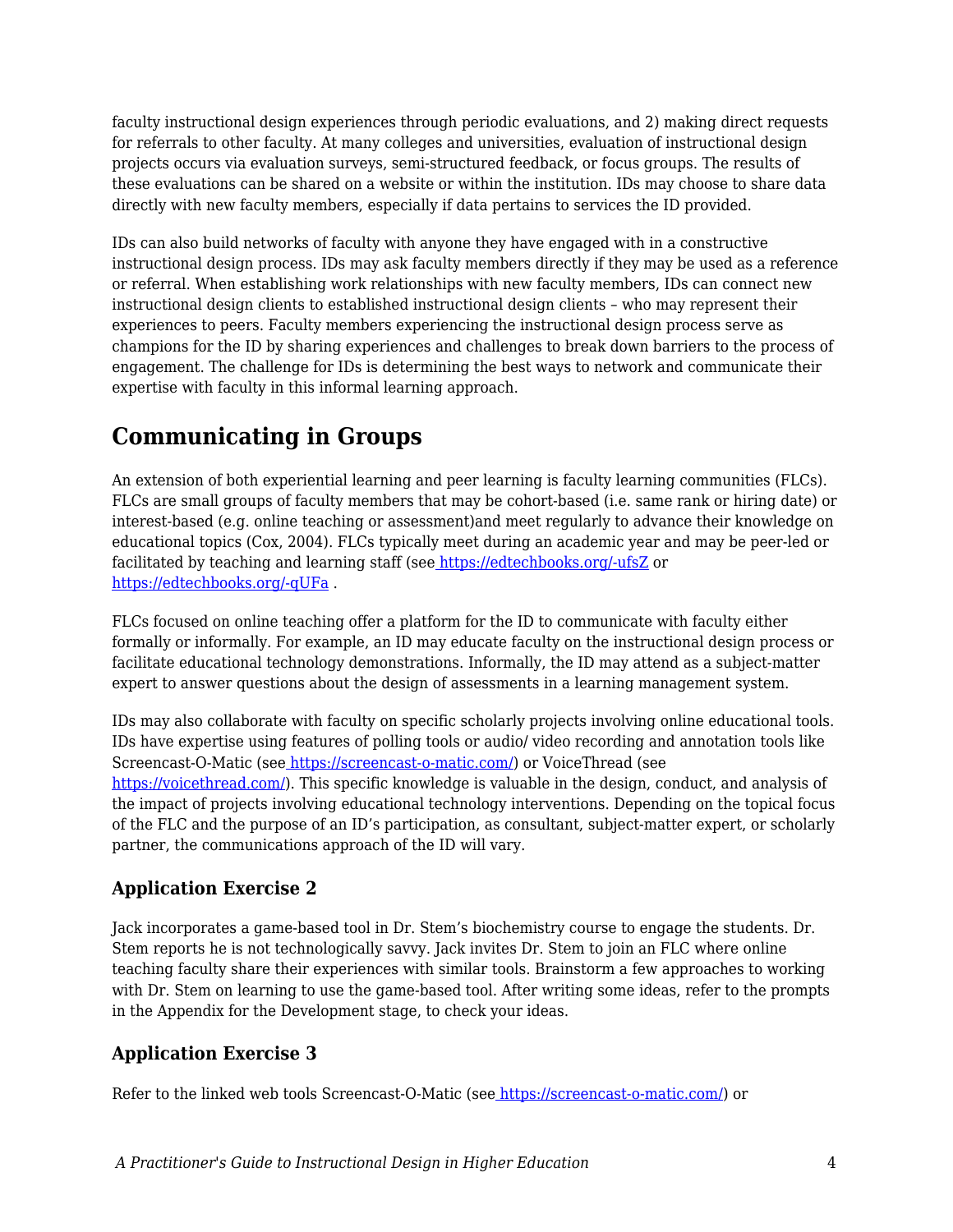VoiceThread (se[e](https://voicethread.com/) <https://voicethread.com/>). Outline a step-by-step communication guide to help faculty learn how to use the tool. Share work with a colleague or peer for feedback.

### **Communicating in Workshops**

The development and facilitation of workshops on instructional design is a prime opportunity to communicate with faculty about instructional design. Often, faculty want to learn about educational technology without a sound pedagogical justification for how it helps to achieve student learning outcomes in a course (Zhu et al., 2011). Communications in planning or developing workshops help the ID to target the pedagogical goals of a department or group of faculty members and then coach them on the selection of the specific tool to achieve that goal. Workshops, or short educational sessions, comprise nearly 60% of all faculty development efforts across higher education institution types. Sessions range in duration from one to three hours and are often customized to disciplinespecific needs (Beach et al., 2016). For example, Chairs holders of a biochemistry department may want a workshop on ideas for structuring activities that promote student engagement in an online course whereas an English department may be more concerned with approaches to assessing writing with rubrics.

IDs may help plan or run the workshop which begins with the individual consultation process, such as, clarifying the goals and purpose of the workshop. IDs may also conduct a pre-workshop needs assessment via a survey (se[e](https://www.sogosurvey.com/survey-templates/school/teacher-professional-development-survey/) [Sample Teacher Professional Development Survey,](https://www.sogosurvey.com/survey-templates/school/teacher-professional-development-survey/) and [Sample](https://www.sampleforms.com/workshop-evaluation-form.html) [Workshop Evaluation Forms\)](https://www.sampleforms.com/workshop-evaluation-form.html) to further analyze workshop topic needs for instructional design education in the broader institution. From this point, IDs create workshop objectives, develop a segment where the skill is modeled, and guide faculty in the use of any new skills for their teaching. For example, conducting a workshop on using Flipgrid (see https://info.flipgrid.com/) in the online classroom. A workshop includes a demonstration of how instructors can use Flipgrid to host asynchronous video discussions with students online. In the practice segment, workshop participants practice creating a one-minute multimedia file of a topic in their course and then comment on another participants' files by video recording.

Workshops are a dominant approach to faculty learning and ideal space for IDs to lead communication with faculty regarding a broad range of skills from the introduction of the instructional design process to specific educational technology demonstrations with hands-on practice.

### **Application Exercise 4**

After attending a workshop on Flipgrid, what could Jack do to follow up with Dr. Stem on the activities in which he can incorporate Flipgrid in his course? Brainstorm a couple of questions to ask Dr. Stem about the workshop and how he will integrate what he learned into his course. After writing down some ideas, refer to the prompts in Table 1 (see Appendix), the Implementation stage, to check your ideas.

This section of the chapter provided background on environments where faculty are likely to learn about instructional design for online teaching including one-on-one interactions, communicating in groups, and workshop settings. The next section discusses overcoming communication barriers.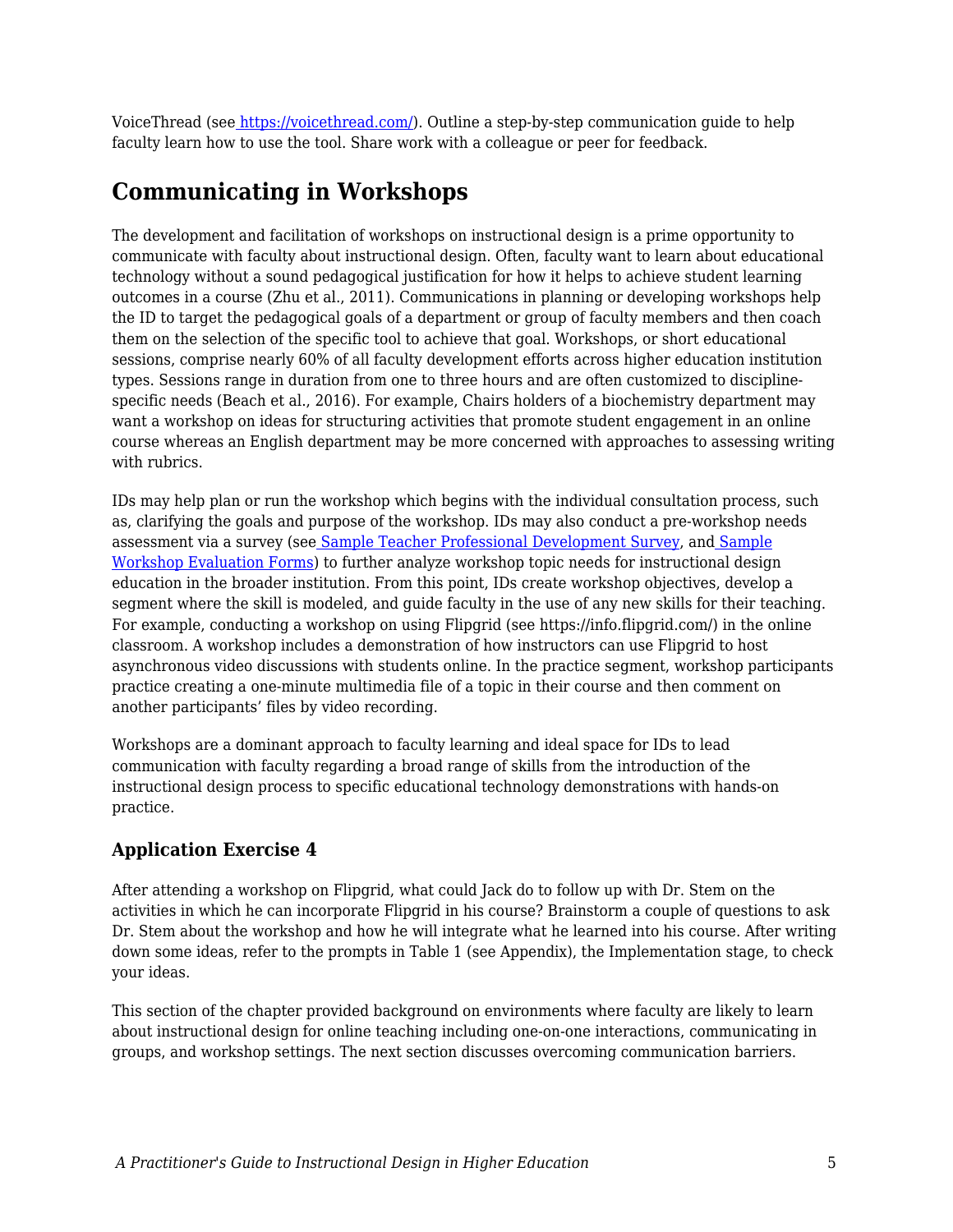### **Overcoming Communication Barriers**

Three common challenges that IDs face are lack of faculty buy-in, working with subject matter experts, and faculty awareness or misconceptions of an IDs role (Intentional Futures, 2016; Richardson et al., 2019). Forward motion in any design project can be stalled due to faculty resistance, non-participation or follow-up, and general difficulty embracing technology (Belt & Lowenthal, 2020). How might IDs handle resistance and non-participation?

First, it is important to recognize that in learning new technologies or adapting new ways of teaching, IDs will often meet resistance or apprehension from inexperienced faculty. As educators, instructional designers, and faculty members, we observe many kinds of behaviors that suggest difficulty in the instructional design communications process. While not an exhaustive list, the behaviors may include one or more of the following: misunderstanding the online instructional process, miscalculation of effort needed to design a full course, avoidance of the design work process, or failure to follow-up. Misunderstanding the online instructional design process is when the faculty member believes that there is a direct transference of in-person course content to the online space with synchronous lectures, or scheduled class meeting times. Miscalculation occurs when the faculty member does not initially understand that the entire course requires planning and building in advance of its start date. This misunderstanding can derail a project because the faculty member is not expecting to spend the sustained time needed to build and plan the majority of the course. IDs need to clearly and consistently communicate expectations, time, and effort requirements during the individual meeting stage, early in the engagement process, and during the development stage. Ineffective communication including unclear expectations hinders the faculty-ID working relationship (Chen & Carliner, 2020).

Avoidance and procrastination may also be encountered in the design process. Once work begins, faculty may avoid meetings and calls with the ID. This can be because they feel overwhelmed or are not sure where to start. The ID's role here is critical in assessing where help is needed, being gently persistent, communicating regularly, and chunking tasks, so that faculty experience success. Small successes help the development process move forward.

Finally, IDs may support faculty that teach in different disciplines and modalities (e.g., online, blended) to build a variety of courses. Thus, exposure to courses across disciplines, coupled with educational technology expertise, position IDs as a nexus for instructional support with and among faculty. IDs can leverage this broad experience to overcome faculty challenges and barriers to the instructional design experience.

### **Application Exercise 5**

Jill is a new ID and excited to begin working on her first ID project. She starts designing a course without having an initial meeting with the faculty member to delineate faculty and ID roles and responsibilities. How might this misstep in communication affect the design process? Reflect on your experience with faculty or interview an experienced instructional designer.

# **Examples in Practice**

The communication matrices (see Appendix, Table 1) are framed by the phases of the ADDIE model (i.e., analysis, design, development, implementation, and evaluation), where applicable. We reference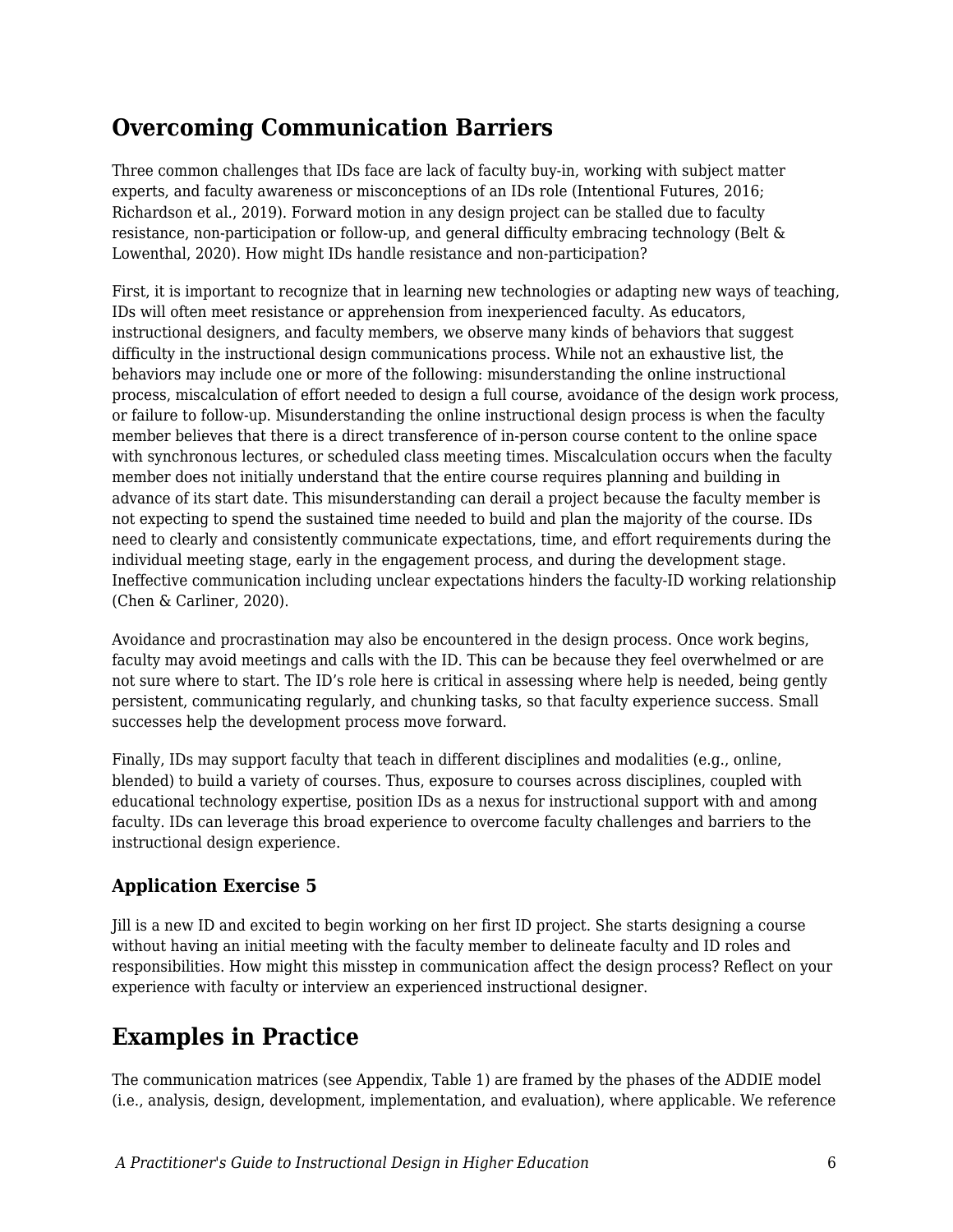three faculty learning approaches with a concrete deliverable (e.g., a course, collaborative scholarship, or a MOOC), where the ADDIE process is applicable. Within the phases of the ADDIE model, the communication matrices are organized by their purpose, frequency, type of communication, prompts, and expected outcome. We hope that IDs will find this a robust communication reference for fostering effective communications with faculty and leading to smooth instructional design projects.

# **Implications for Instructional Designers**

Our aim in this chapter was to provide resources to IDs for immediate use in communicating with faculty. Communicating instructional design goals with faculty is effective when it includes multiple methods including face-to-face meetings, collaborative tools, team meetings, and frequent status updates. It is also important to have a central website to use for communicating and accessing materials electronically and for submission of consultation forms and support content (see [UMB FCTL](https://www.umaryland.edu/fctl/services/consultations/) [Consultations](https://www.umaryland.edu/fctl/services/consultations/) an[d](https://umbfctl.wufoo.com/forms/z1p5oo0n1n511ks/) [Sample Consultation Request Form\)](https://umbfctl.wufoo.com/forms/z1p5oo0n1n511ks/).

We hope the communication matrix offered in this chapter (see Appendix) with associated prompts and the links to templates will help IDs establish new relationships with faculty members in a variety of settings. Embedded within this chapter are templates, including initial intake and consultation meeting templates, and instructional design project development tools, such as storyboards and project plan charts. The examples, tools, templates, and the communications matrix included in this chapter have been tested to support constructive and creative instructional design communications with faculty members across settings, project types and faculty development approaches. While applying these to communications resources for instructional design with faculty, we hope they also lead to smooth and fruitful collaborations across all skill levels and types of institutions.

### **References**

- Belt, E., & Lowenthal, P. (2020). Developing faculty to teach with technology: Themes from the literature. TechTrends, 64(2), 248-259. [https://edtechbooks.org/-wfy](https://doi.org/10.1007/s11528-019-00447-6)
- Beach, A. L., Sorcinelli, M. D., Austin, A. E., & Rivard, J. K. (2016). Faculty development in the age of evidence: Current practices, future imperatives. Stylus Publishing, LLC.
- Branch, R. M. (2009). Instructional design: The ADDIE approach. Springer.
- Bransford, J. D., Brown, A. L., & Cocking, R. R. (2000). How people learn: Brain, mind, experience, and school: Expanded Edition. National Academy Press. [https://doi.org/10.17226/9853.](https://doi.org/10.17226/9853)
- Chen, Y., & Carliner, S. (2020). A special SME: An integrative literature review of the relationship between instructional designers and faculty in the design of online courses for higher education. Performance Improvement Quarterly, 33(4), 471-495. [https://edtechbooks.org/-ign](https://doi.org/10.1002/piq.21339)
- Chism, N. V. N. (2007). Peer review of teaching: A sourcebook (2nd ed.). Jossey-Bass.
- Cox, M. D. (2004). Introduction to faculty learning communities. New Directions for Teaching and Learning, (97), 5-23[.](https://doi.org/10.1002/tl.129) <https://doi.org/10.1002/tl.129>

Daspit, J., Tillman, C. J., Boyd, N., & Mckee, V. (2013). Cross-functional team effectiveness: An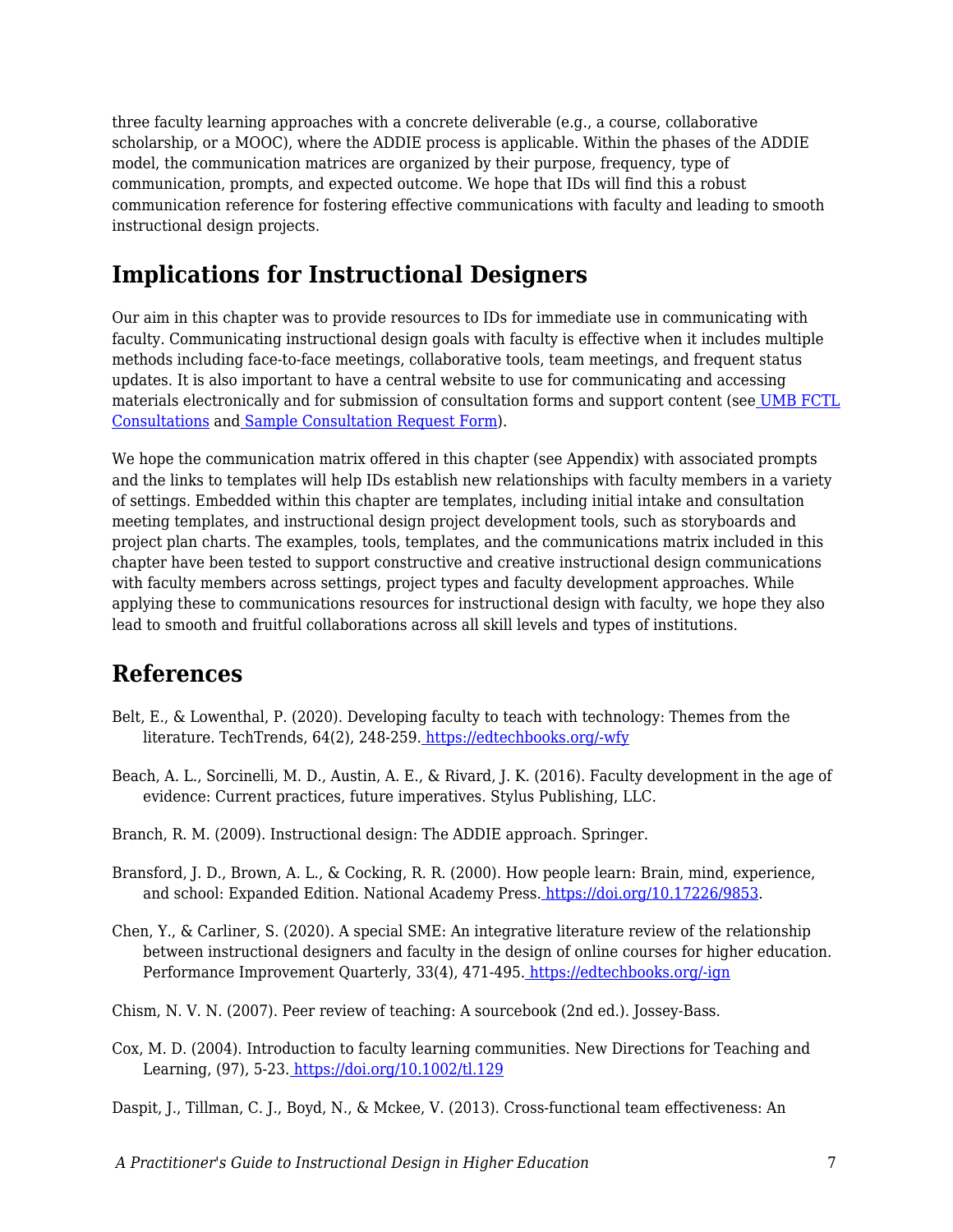examination of internal team environment, shared leadership, and cohesion influences. Team Performance Management, 19(1), 34-56[.](https://doi.org/10.1108/13527591311312088) [https://edtechbooks.org/-MEfE](https://doi.org/10.1108/13527591311312088)

- Ferguson, M. S. (2018). Examining effective collaboration in instructional design (Publication No. 595) [OTS Master's Level Projects & Papers, Old Dominion University]. ODU Digital Commons. https://digitalcommons.odu.edu/ots\_masters\_projects/595
- Intentional Futures. (2016). Instructional design in higher education: A report on the role, workflow, and experience of instructional designers. https://intentionalfutures.com/static/instructional-design-in-higher-education-report-5129d9d1e6 c988c254567f91f3ab0d2c.pdf
- Kolb, D. A., & Fry, R. E. (1974). Toward an applied theory of experiential learning. M.I.T. Alfred P. Sloan School of Management.
- Martin, G. A., & Double, J. M. (1998). Developing higher education teaching skills through peer observation and collaborative reflection. Innovations in Education and Training International, 35(2), 161-170[.](https://doi.org/10.1080/1355800980350210) [https://edtechbooks.org/-XWNt](https://doi.org/10.1080/1355800980350210)
- Merriam, S. B., & Caffarella, R. S. (1999). Learning in adulthood: A comprehensive guide (2nd. ed.). Jossey-Bass.
- O'Donnell, A. M. (2006). The role of peers and group learning. In P. A. Alexander & P. H. Winne (Eds.), Handbook of educational psychology (2nd ed., pp. 781–802). Erlbaum.
- Richardson, J. C., Ashby, I., Alshammari, A. N., Cheng, Z., Johnson, B. S., Krause, T. S., Lee, D., Randolph, A. E., & Wang, H. (2019). Faculty and instructional designers on building successful collaborative relationships. Educational Technology Research and Development, 67(4), 855-880. [https://edtechbooks.org/-NcQ](https://doi.org/10.1007/s11423-018-9636-4)
- Webb, J., & McEnerney, K. (1995). The view from the back of the classroom: A faculty-based peer observation program. Journal on Excellence in College Teaching, 6(3), 145-160.
- Zhu, E., Kaplan, M., Dershimer, R. C., & Bergom, I. (2011). Use of laptops in the classroom: Research and best practices. CRLT Occasional Papers, 30, 1-6.

#### **Appendix**

Table 1

Communication Matrix Resources for Course Design, by Instructional Design Phase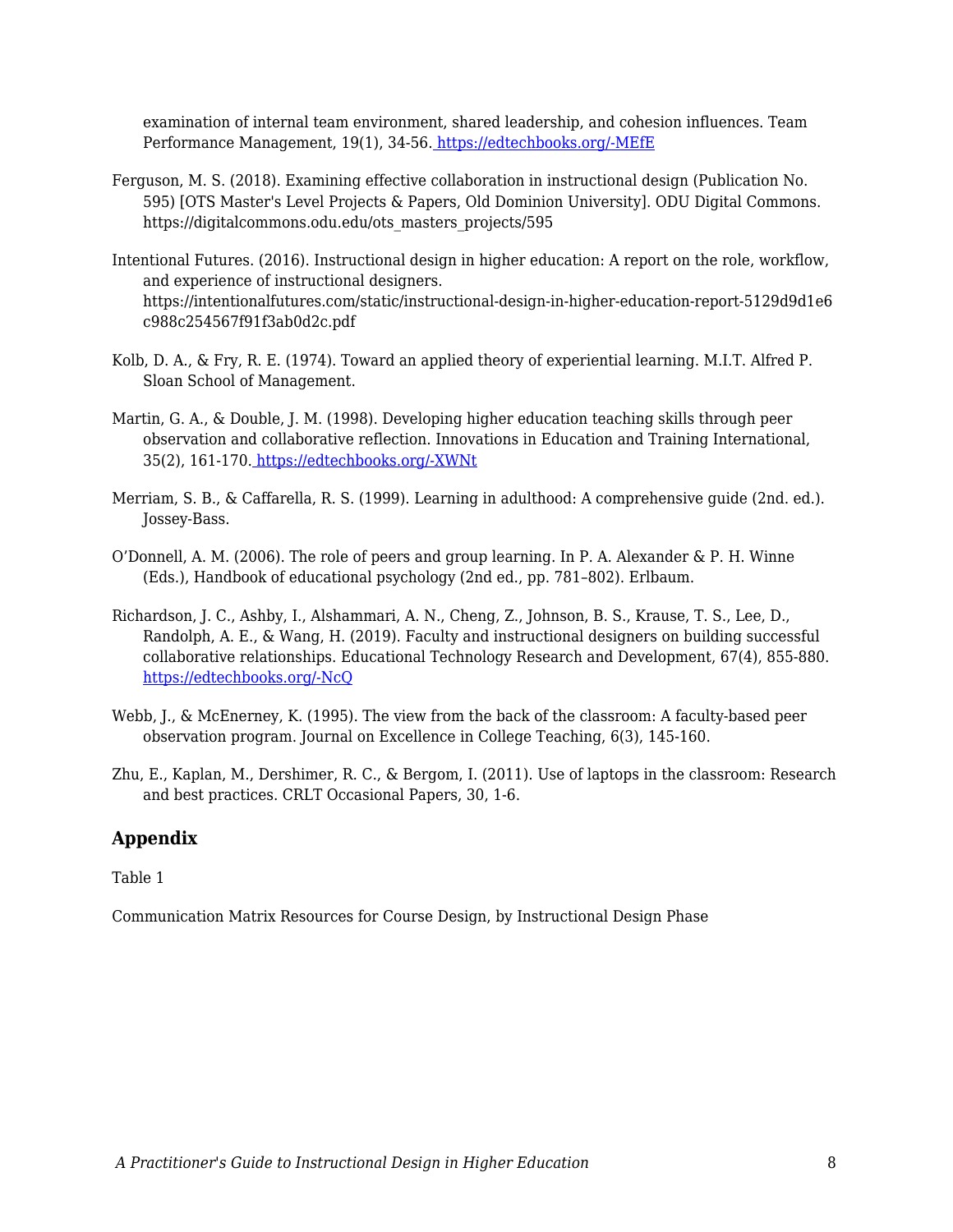|                 | <b>Analysis</b>                                                                                                                                                                                                                                                                                                                                                                                                                                                                                                                | <b>Design</b>                                                                                                                                                                                                                                                                                                                                                                                                                                                                                  | <b>Development</b>                                                                                                                                                                                                                                                                                                                                               | Implementation                                                                                                                                                                                                                                                                                | <b>Evaluation</b>                                                                                                                                                                                                                                                                                                                                                                                                                                               |
|-----------------|--------------------------------------------------------------------------------------------------------------------------------------------------------------------------------------------------------------------------------------------------------------------------------------------------------------------------------------------------------------------------------------------------------------------------------------------------------------------------------------------------------------------------------|------------------------------------------------------------------------------------------------------------------------------------------------------------------------------------------------------------------------------------------------------------------------------------------------------------------------------------------------------------------------------------------------------------------------------------------------------------------------------------------------|------------------------------------------------------------------------------------------------------------------------------------------------------------------------------------------------------------------------------------------------------------------------------------------------------------------------------------------------------------------|-----------------------------------------------------------------------------------------------------------------------------------------------------------------------------------------------------------------------------------------------------------------------------------------------|-----------------------------------------------------------------------------------------------------------------------------------------------------------------------------------------------------------------------------------------------------------------------------------------------------------------------------------------------------------------------------------------------------------------------------------------------------------------|
| <b>Purpose</b>  | Build rapport,<br>assess faculty<br>member's<br>prior<br>knowledge<br>and<br>experience<br>level                                                                                                                                                                                                                                                                                                                                                                                                                               | <b>Clarify role of the Manage</b><br><b>ID and faculty</b><br>member;<br>negotiate<br>deadlines and<br>deliverables                                                                                                                                                                                                                                                                                                                                                                            | development<br>progress,<br>monitor<br>milestones<br>attainment or<br>address<br>challenges                                                                                                                                                                                                                                                                      | Pre-launch to<br>review, acclimate<br>faculty member<br>to course tools,<br>and test<br>functionality                                                                                                                                                                                         | <b>Collect</b><br>feedback on<br>course<br>design and<br>performance.                                                                                                                                                                                                                                                                                                                                                                                           |
| <b>Approach</b> | Initial meeting<br>between ID and<br>faculty                                                                                                                                                                                                                                                                                                                                                                                                                                                                                   | Regular meetings<br>with the faculty<br>member                                                                                                                                                                                                                                                                                                                                                                                                                                                 | Regular meetings<br>with the faculty<br>member; Follow<br>up with non-<br>responsive faculty                                                                                                                                                                                                                                                                     | Regular meetings<br>with the faculty<br>member                                                                                                                                                                                                                                                | Debriefing<br>meeting;<br>Planning<br>meeting for<br>revisions or<br>enhancements.                                                                                                                                                                                                                                                                                                                                                                              |
|                 | Four to six<br><b>Frequency</b> months prior to<br>course start                                                                                                                                                                                                                                                                                                                                                                                                                                                                | Regular intervals,<br>driven by course<br>implementation                                                                                                                                                                                                                                                                                                                                                                                                                                       | Regular intervals,<br>driven by course<br>implementation                                                                                                                                                                                                                                                                                                         | Weekly or bi-weekly Mid-point and<br>check-ins                                                                                                                                                                                                                                                | end of course                                                                                                                                                                                                                                                                                                                                                                                                                                                   |
| <b>Prompts</b>  | Thank you for<br>meeting with<br>me today. The<br>purpose of this<br>meeting is to<br>discuss<br>transitioning<br>your course<br>online. First, I<br>would like to<br>learn more<br>about you and<br>your course.<br>How long have<br>you been<br>teaching this<br>course? Have<br>you taught<br>been a student this frequency<br>in an online<br>course? Do you<br>have experience project plan of<br>working with an expected<br>instructional<br>designer? Do<br>you have any<br>concerns<br>putting this<br>course online? | As we begin our<br>work on this<br>project, we will<br>spend time<br>outlining the<br>course's goals,<br>objectives,<br>assessments, and<br>I understand your<br>availability<br>(comfort, ideas)<br>with creating an<br>online course, I<br>suggest we meet<br>bi-weekly for an<br>hour, until the<br>month before<br>online before or course launch. Will some roadblocks<br>work for you? We<br>will develop a<br>milestones, so that<br>we can be sure to<br>hit our start date<br>target. | Your module<br>objectives are<br>aligned to what<br>you assess in the<br>course. For<br>module 5, though,<br>I don't see<br>assessments. How<br>module? What<br>assessments are<br>you planning? Do<br>you want to<br>reschedule our<br>next meeting so<br>you have time to<br>work on those? If<br>you are hitting<br>maybe we can<br>brainstorm some<br>ideas? | Do you have any<br>changes you would<br>like me to make?<br>How comfortable<br>are you with the<br>functions of the<br>learning<br>management<br>activities. Now that can I help with this system/tools? What<br>areas of the course<br>would you like me<br>to review with you<br>or change? | While we<br>made notes<br>about issues<br>during the<br>course and<br>some edits<br>that needed to<br>be made, now<br>that the<br>course has<br>completed,<br>what aspects<br>of the course<br>went well?<br>What did not<br>go well and<br>needs to be<br>improved?<br>Have you<br>reviewed your<br>course<br>evaluations?<br>When would<br>you like to get<br>together to<br>plan any<br>revisions or<br>changes to the<br>course while it<br>is still fresh? |
| <b>Outcome</b>  | Project<br>commitment<br>between ID and planning and<br>Faculty member milestones                                                                                                                                                                                                                                                                                                                                                                                                                                              | Project<br>development<br>established                                                                                                                                                                                                                                                                                                                                                                                                                                                          | Completion of<br>module specific<br>material. Address<br>roadblocks                                                                                                                                                                                                                                                                                              | Course testing and<br>final changes                                                                                                                                                                                                                                                           | Enhanced<br>course design<br>or content<br>changes for re-<br>offering of<br>course.                                                                                                                                                                                                                                                                                                                                                                            |